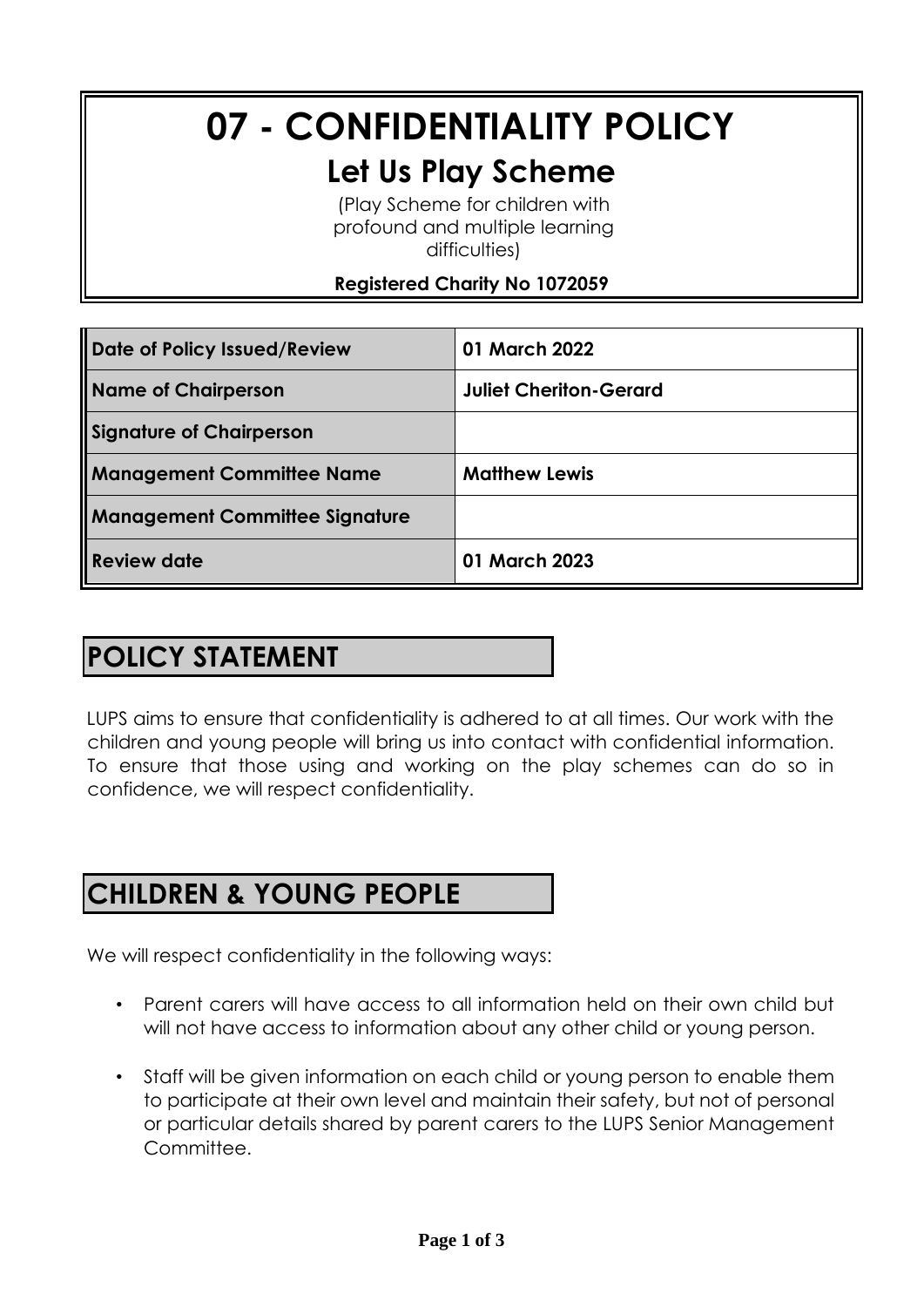- Staff will not discuss individual children or young people other than for the purposes of planning activities, or enabling them at an activity.
- Information given by parent carers to LUPS Senior Management Committee will not be passed on to any other worker without permission.
- All anxieties/evidence relating to a child or young person's personal safety will be kept in a separate and confidential file and will not be shared within the group except for the individual Senior Assistant, Play Leader, Playscheme Manager and LUPS Chairperson.

#### **STAFF**

We will respect confidentiality in the following ways:

- Issues to do with the employment of staff whether paid or voluntary will remain confidential to the LUPS Senior Management team.
- All Staff personal details will be stored in a secure container with access being limited to the Senior Management team only.
- Staff are not to discuss any details of the children or young people with other members of staff (without prior consent) or any LUPS business outside of the play scheme.

### **SOCIAL NETWORKING SITES**

We will respect confidentiality in the following ways:

• The children, young people, and any LUPS business is not to be discussed on Social networking sites under any circumstances. Any cases of this should be reported to the Senior Management team at the earliest opportunity, who will investigate and take the necessary action.